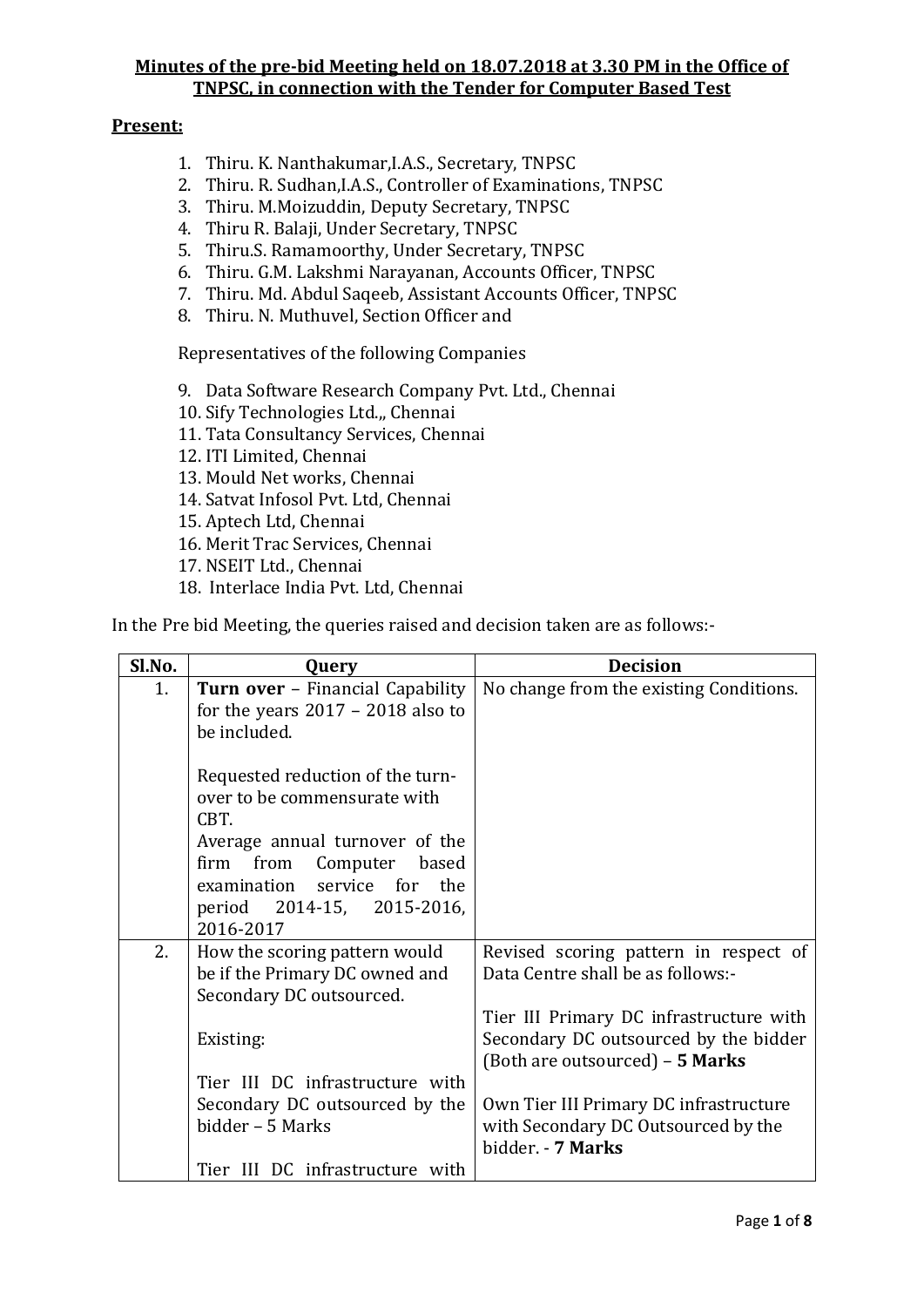| Secondary DC owned by the<br>Own Tier III Primary DC infrastructure          |       |
|------------------------------------------------------------------------------|-------|
| bidder - 10 marks<br>with Secondary DC (Both are owned) 10<br><b>Marks</b>   |       |
| Tier III DC infrastructure with                                              |       |
| Secondary DC owned by the<br>Own Tier III DC infrastructure with             |       |
| bidder with Cert-in Certified<br>Secondary DC with Cert-in Certified         |       |
| infrastructure - 15 Marks<br>infrastructure. (Both are owned with            |       |
| cert-in certification) - 15 Marks                                            |       |
| (Corrigendum is issued)                                                      |       |
| 3.<br>ISO and CMMI Level with other<br>No change in the existing Conditions. |       |
| certification aspects:                                                       |       |
| Differentiation in awarding of                                               |       |
| marks between CMMI level 3 and                                               |       |
| level 5 may not be necessary                                                 |       |
| <b>Security Certificates:</b><br>4.                                          |       |
| Most of the companies requested<br>Both STQC and Cert-in certifications are  |       |
| to restrict only with CERT-in<br>mandatory.                                  |       |
| certification and no need for                                                |       |
| STQC again                                                                   |       |
| 5.<br>Third party<br>audit<br>and                                            |       |
| certification:                                                               |       |
| 3rd party audit is essential and will be                                     |       |
| mainly on the conduct of exam process<br>Queries on the necessity of the     |       |
| third party audit by the firms as<br>involving both technical and non-       |       |
| they have already testified<br>technical components, strictly to avoid       |       |
| the apprehension of hacking systems<br>certification from CERTin relating    |       |
| to VAPT and Exam engine.<br>from outside.                                    |       |
| Deliverable by TNPSC - Questions<br>6.                                       |       |
| Question sets will be given by TNPSC<br>sets regarding.                      |       |
| just 2 hours before the commencement                                         |       |
| of examination and to be hosted from<br>Technical issues viz., conversions   |       |
|                                                                              |       |
|                                                                              |       |
| would take time and delay if any<br>the TNPSC premises.                      |       |
| would<br>affect<br>the<br>caused                                             |       |
| To<br>avoid<br>difficulties<br>examination process.<br>arising               | in    |
| conversions, the Firms have to share                                         |       |
| template<br>or the frame<br>work for                                         |       |
| furnishing the questions.                                                    |       |
| 7.<br>Servers:                                                               |       |
| Central Storage Server shall be at                                           |       |
| the Data centre of the Company.<br>For keeping Mirror Servers in the TNPSC   |       |
| Mirror servers should be placed<br>premises, only space will be provided.    |       |
| Other infrastructure arrangements viz.,<br>at the TNPSC Premises to get real |       |
| uninterrupted<br>stored<br>time<br>responses<br>maintenance,                 | power |
| simultaneously in the Mirror<br>supply,<br>required<br>band                  | width |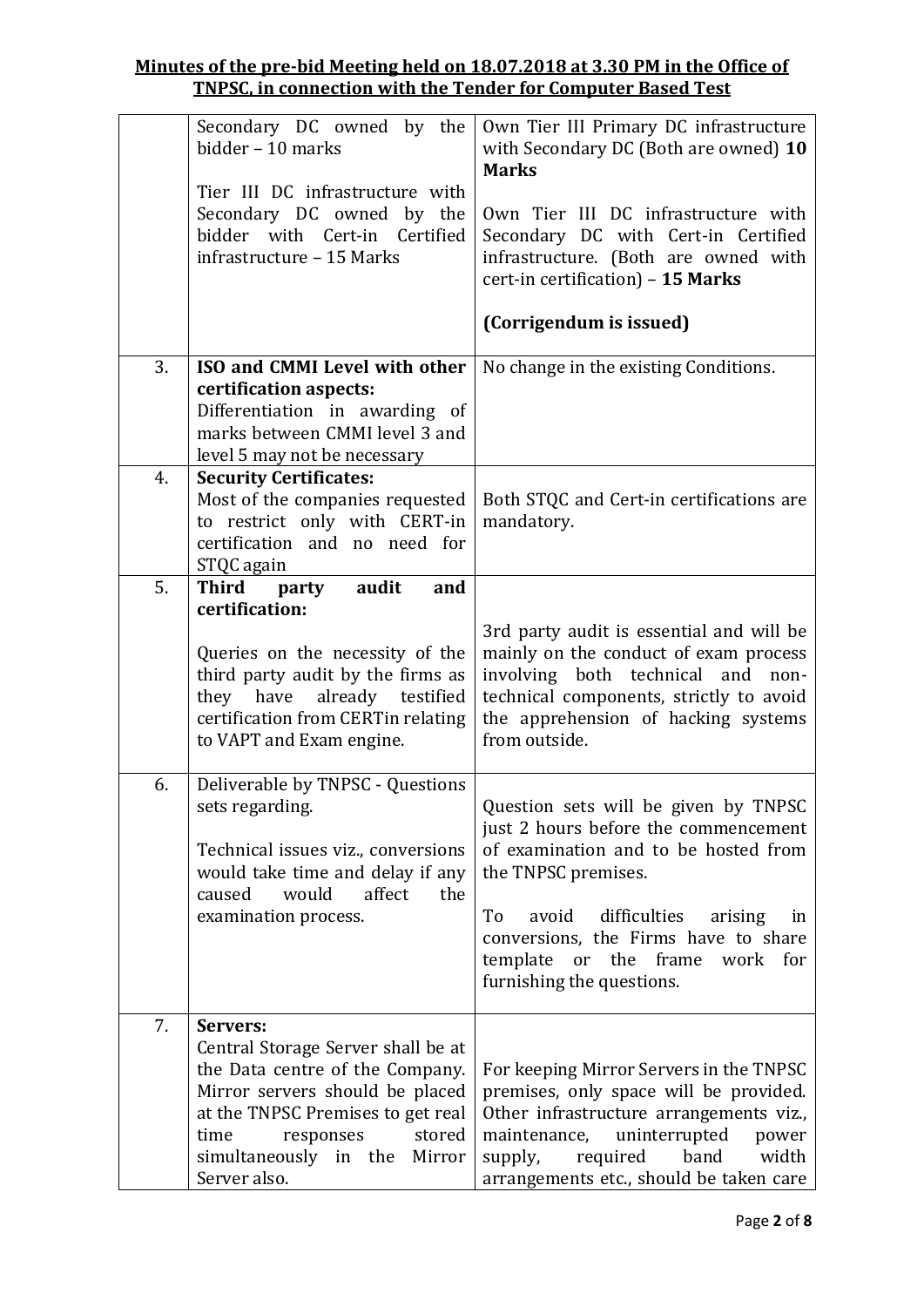|    | For keeping Mirror Servers,<br>infrastructure related issues to be<br>resolved.                                                                                           | of by the company. Financial quote<br>should be inclusive of all the factors.<br>Accordingly, revised financial bid format<br>minor modification will<br>with<br>be<br>intimated. Firms shall visit the premises<br>of TNPSC on 09-08-2018 and assess the<br>requirements.<br>(Corrigendum is issued)                                                          |
|----|---------------------------------------------------------------------------------------------------------------------------------------------------------------------------|----------------------------------------------------------------------------------------------------------------------------------------------------------------------------------------------------------------------------------------------------------------------------------------------------------------------------------------------------------------|
| 8. | The necessity for the response                                                                                                                                            | No change from existing conditions.                                                                                                                                                                                                                                                                                                                            |
|    | data of test shall also be copied in<br>a CD/DVD from each Servers<br>stationed at all Exam Centres, as<br>it has been insisted to have<br>Mirror server in TNPSC raised. | The response data of test shall also be<br>copied in a CD/DVD from each Servers<br>stationed at all Exam Centres and<br>handed over to Inspection Officer of<br>TNPSC immediately after completion of<br>examination, along with other data such<br>attendance sheet, finger<br>print,<br>as<br>photograph, seating plan etc.                                  |
| 9. | <b>CCTV Live Streaming and Dash</b>                                                                                                                                       |                                                                                                                                                                                                                                                                                                                                                                |
|    | <b>Board facility:</b><br>Challenging on the part of the<br>Infrastructure<br>relating<br>to<br>Network availability and<br>the<br>bandwidth requirement.                 | The CCTV Footages of the examination<br>centre shall be handed over to TNPSC in<br>DVD/CD/HDD within two days from the<br>date of examination. For this facility,<br>rate shall be included in the financial<br>bid, per candidate, per session.                                                                                                               |
|    |                                                                                                                                                                           | CCTV footage live streaming is treated<br>as a separate service. The Commission<br>may require live streaming of CCTV<br>coverage at any period of contract. In<br>such case, the bidder has to give entire<br>solution for monitoring the<br><b>CCTV</b><br>coverage through live streaming from<br>the Office of TNPSC without any break /<br>disconnection. |
|    |                                                                                                                                                                           | As of now the service, is made optional<br>and the bidders are to quote for the<br>CCTV live streaming service separately.<br>The rate quoted for this shall not be<br>included for the financial evaluation<br>purpose.                                                                                                                                       |
|    |                                                                                                                                                                           | Therefore, the bidders shall quote the<br>rate separately for live streaming of<br>CCTV coverage on per candidate basis.<br>The bidder has to provide all required                                                                                                                                                                                             |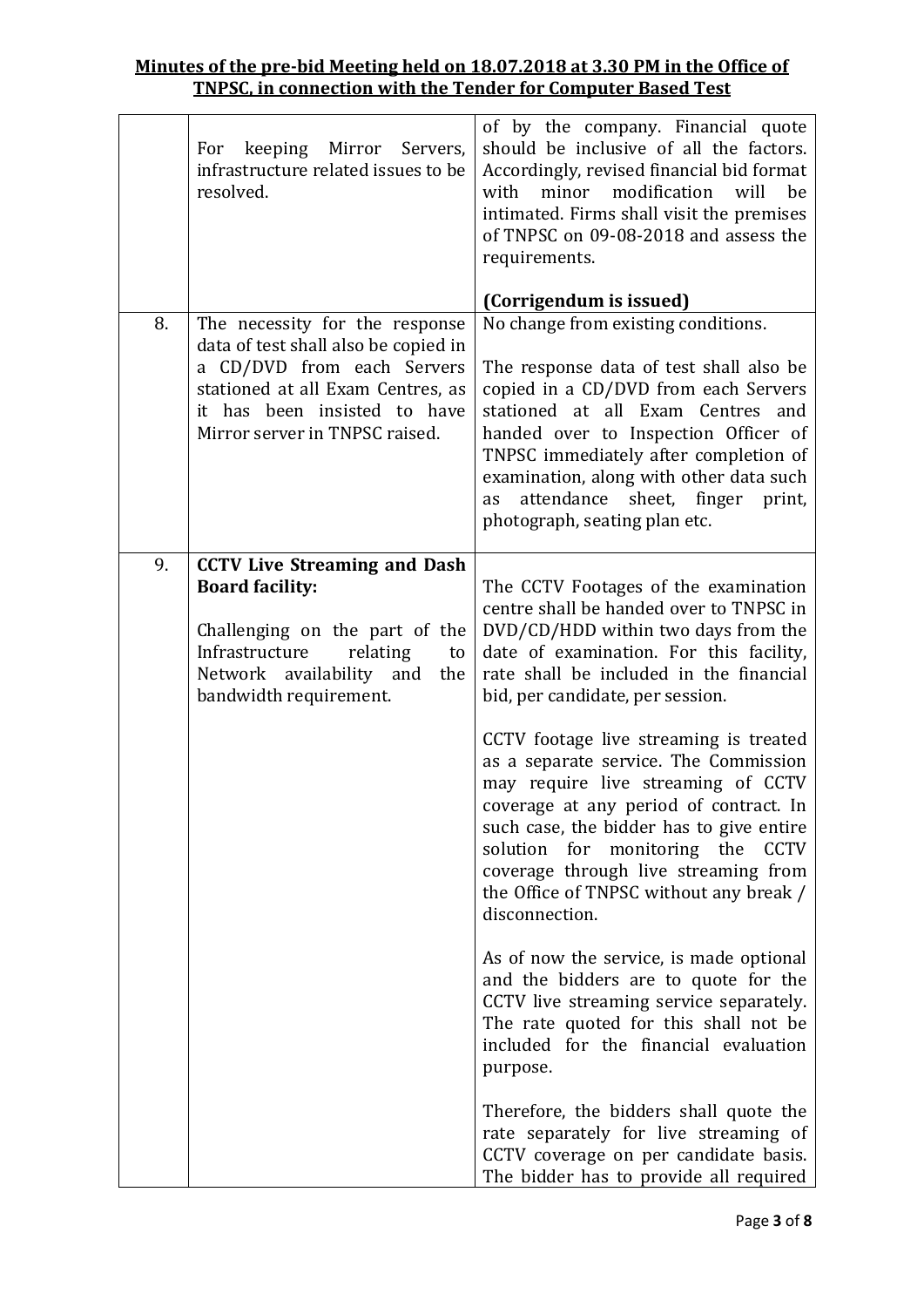|     |                                                                                                                                                                                                                                                                                                                                                                                                                                                                                                                                                      | infrastructure including internet<br>bandwidth. The<br>responsibility<br>to<br>establish, manage and maintain the<br>monitoring console shall lie with the<br>Selected Bidder.<br>(Corrigendum is issued)                                                                                                                                                                      |
|-----|------------------------------------------------------------------------------------------------------------------------------------------------------------------------------------------------------------------------------------------------------------------------------------------------------------------------------------------------------------------------------------------------------------------------------------------------------------------------------------------------------------------------------------------------------|--------------------------------------------------------------------------------------------------------------------------------------------------------------------------------------------------------------------------------------------------------------------------------------------------------------------------------------------------------------------------------|
| 10. | Randomisation of<br>seating<br>arrangement at the Labs to be<br>done by TNPSC inspection staff<br>instead of system generated<br>randomisation suggested.<br>Roll number range as per the<br>availability of nodes to be shared<br>to avoid rush.                                                                                                                                                                                                                                                                                                    | Modalities to be worked out to have it in<br>a most transparent manner, so as to<br>avoid pre-determined tagging<br>of<br>candidates with computer systems.<br>Candidates may be allotted to a lab with<br>FROM-TO Register numbers. While<br>allotting system to the candidates,<br>randomization shall be done.                                                              |
| 11. | Choice of Centres:<br>General opinion prevails that the<br>examination venues are fixed in<br>places and<br>remote<br>not<br>candidates' friendly.                                                                                                                                                                                                                                                                                                                                                                                                   | Venues should have experience of<br>conducting<br>popular<br>online<br>examinations. Venues<br>should<br>be<br>justifiably closer and well connected<br>with public transport.                                                                                                                                                                                                 |
| 12. | <b>Penalty clause:</b><br>If the service providing agency<br>does not provide the<br>Air<br>Conditioning facilities<br>and<br>required numbers of invigilators<br>in labs as well as other facilities<br>the<br>tender<br>mentioned<br>in<br>document at Centre/s, penalty<br>will be imposed to it on the basis<br>of feedback received from the<br>Inspection officers of TNPSC<br>deployed at Centre and it may be<br>up to 25% of contracted rate (per<br>candidate<br>rate)<br>for<br>each<br>deficiency as per the discretion of<br>the TNPSC. | The Air condition facility in the Lab may<br>not be mandatory, provided it should be<br>ensured that the labs should have<br>adequate lighting and ventilation and<br>should not cause discomfort to the<br>candidates.<br>(Corrigendum is issued)                                                                                                                             |
| 13. | <b>Solutions Support:</b><br>Are you capable to support the<br>entire solution (across INDIA) on<br>a 24 x 7 basis with a maximum<br>response time of 3 hours<br>candidates<br>Queries<br>from<br>Management                                                                                                                                                                                                                                                                                                                                         | This support is to be given to TNPSC by<br>the Firm to share the problems and<br>obtain solutions quickly.<br>Candidate related interface will be<br>managed by TNPSC. However, the venue<br>related<br>technical<br>related<br>queries,<br>queries, if any received from the<br>candidate, will be forwarded to the<br>bidder and the bidder has to reply<br>within 24 hours. |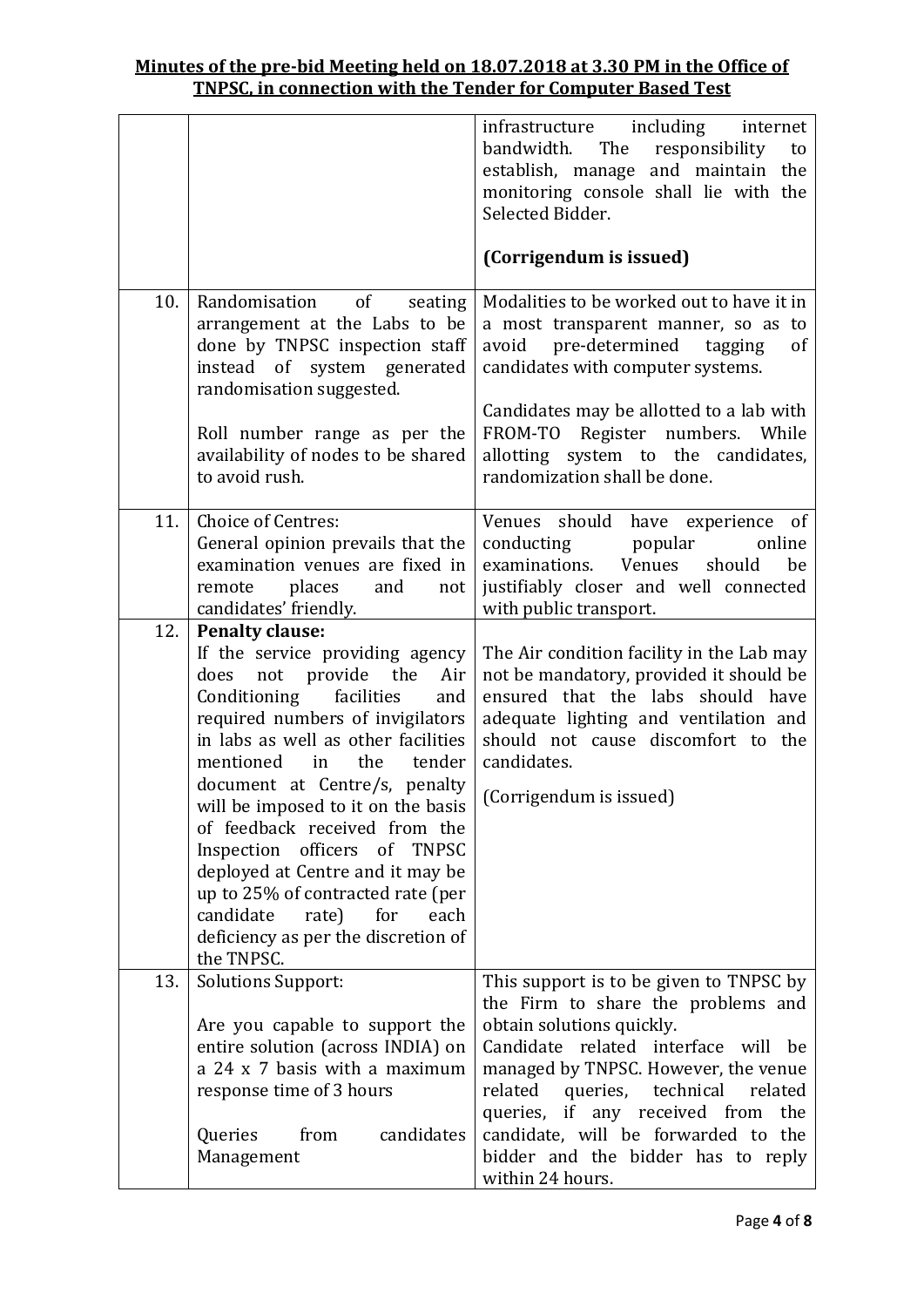| 14. | of<br>Deployment<br>Resource<br>in<br><b>TNPSC</b> premises                                                                                                                                                                                                                                                                                                              | Deployment of resource in TNPSC for<br>managing the Mirror Server by the firm<br>and to render necessary technical<br>support is essential. This resource shall<br>be exclusive one in addition to the<br>deployed for this<br>resources to be<br>project.<br>(Corrigendum is issued)                        |
|-----|--------------------------------------------------------------------------------------------------------------------------------------------------------------------------------------------------------------------------------------------------------------------------------------------------------------------------------------------------------------------------|--------------------------------------------------------------------------------------------------------------------------------------------------------------------------------------------------------------------------------------------------------------------------------------------------------------|
| 15. | Consortium to be allowed                                                                                                                                                                                                                                                                                                                                                 | Not agreed                                                                                                                                                                                                                                                                                                   |
| 16. | Request for reconsideration of<br>Discrimination in awarding<br>of<br>marks for PSU / PSC / UPSC.                                                                                                                                                                                                                                                                        | No change from the existing conditions.                                                                                                                                                                                                                                                                      |
| 17. | Requested reconsideration in<br>Number of assignments in CBT<br>more than 50, 000<br>(with<br>candidates) completed in various<br>recruitment agencies in India in<br>last three years (as on date of bid<br>submission)<br>3 to 5 assignments<br>6 to 10 assignments<br>11 and above instead of existing<br>5 to 10 assignments<br>11 to 15 assignments<br>16 and above | Request of the Bidders are considered<br>the<br>and<br>number<br>of<br>assignments,<br>conditions and the marks therefor shall<br>be as follows:-<br>$3 - 5$ Assignments – 3 marks<br>$6 - 10$ Assignments – 7 marks<br>11 - 15 Assignments - 11 marks<br>16 and above - 15 marks<br>(Corrigendum is issued) |
| 18. | Point no. 5.4.10<br>The selected bidder should have<br>printing facilities for taking out<br>prints                                                                                                                                                                                                                                                                      | It should be to give print out of statutory<br>requirements in report forms required<br>by the TNPSC to be handed over to the<br>inspection<br>staff immediately<br>after<br>completion of examination. Hence, it<br>shall be at the rate of one printer per<br>centre.                                      |
| 19. | Payment method:                                                                                                                                                                                                                                                                                                                                                          |                                                                                                                                                                                                                                                                                                              |
|     | Requested to specify the time<br>duration for raising the bill and<br>time taken for making payment<br>instead of                                                                                                                                                                                                                                                        | Agreed to raise the bill after one month<br>from the completion of the examination<br>and payment shall be made by TNPSC<br>within 45 days from the bill date.<br>However, the 45 days deadline for                                                                                                          |
|     | Point No. 9-XVI                                                                                                                                                                                                                                                                                                                                                          | payment may go beyond in financial<br>year endings.                                                                                                                                                                                                                                                          |
|     | The payment shall be in Indian                                                                                                                                                                                                                                                                                                                                           |                                                                                                                                                                                                                                                                                                              |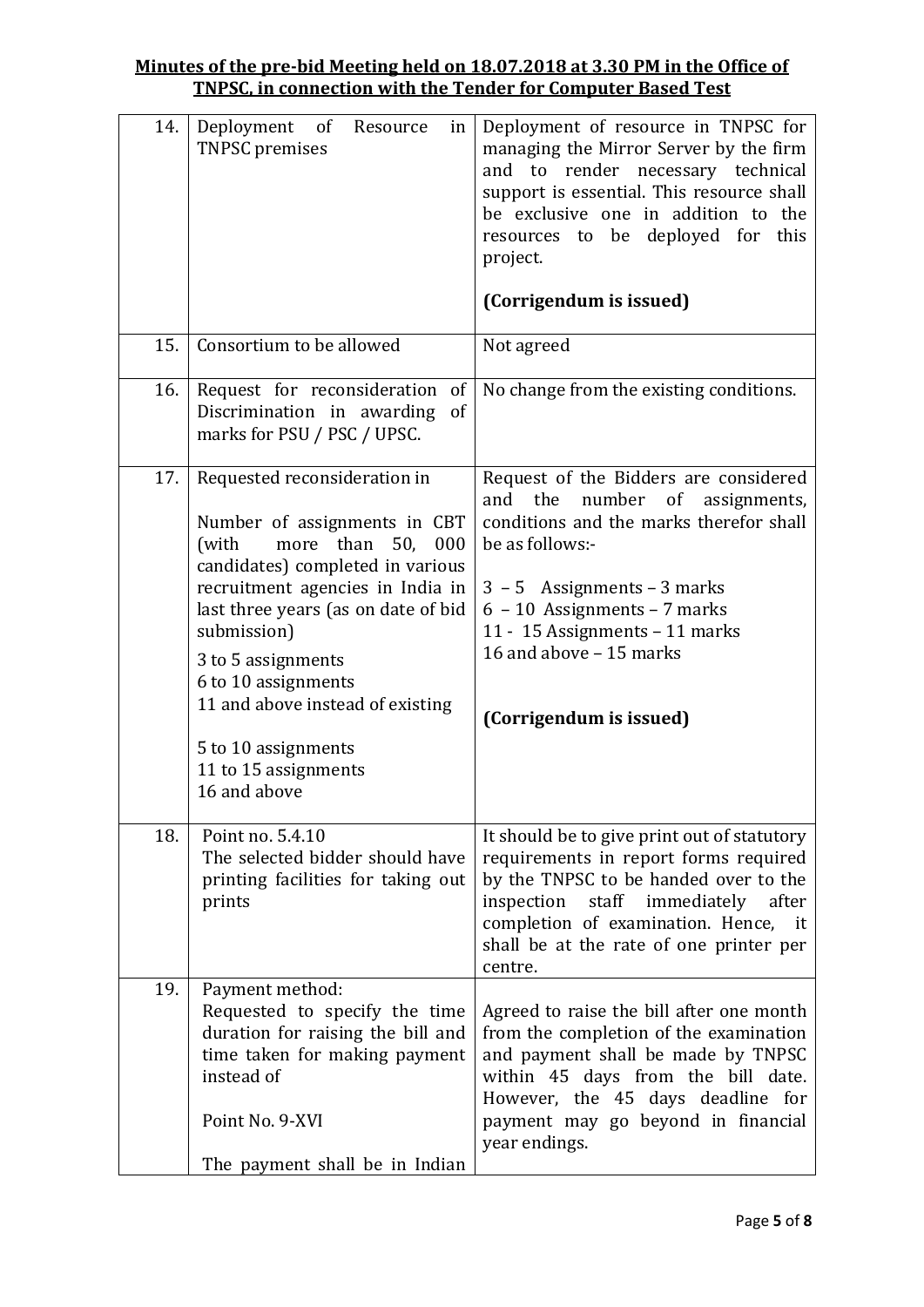|     | Rupees and shall be paid only<br>after successful completion of<br>work.                                                                                                                                                                                                                                                                                                    |                                                                                                                                                                                                                                                                                                                                                                                                                                      |
|-----|-----------------------------------------------------------------------------------------------------------------------------------------------------------------------------------------------------------------------------------------------------------------------------------------------------------------------------------------------------------------------------|--------------------------------------------------------------------------------------------------------------------------------------------------------------------------------------------------------------------------------------------------------------------------------------------------------------------------------------------------------------------------------------------------------------------------------------|
| 20. | Point No. 5.4-27                                                                                                                                                                                                                                                                                                                                                            |                                                                                                                                                                                                                                                                                                                                                                                                                                      |
|     | The selected bidder shall host the<br>responses of the candidates in<br>their website and there shall be a<br>provision to view the replay of<br>the exact flow of examination<br>process (Click by click) to the<br>candidates<br>towards<br>which<br>adequate facility may be done by<br>the Firm.<br>Whether the provision is made<br>available to all the candidates or | The response sheet of each and every<br>candidate<br>shall be<br>made<br>available<br>immediately within 8 hours from the<br>closure of examination. But with regard<br>to view replay of the exact flow of<br>examination process (Click by Click) to<br>candidates shall be made available on<br>receipt of request from candidate.<br>TNPSC will fix the norms for viewing<br>click by click flow of his /<br>her<br>examination. |
|     | can be done request basis since<br>the process would overload the<br>system.                                                                                                                                                                                                                                                                                                | (Corrigendum is issued)                                                                                                                                                                                                                                                                                                                                                                                                              |
| 21. | Frisking - the nature and level to<br>be specified                                                                                                                                                                                                                                                                                                                          | Candidates shall be Frisked by Hand<br>Metal Detector only.                                                                                                                                                                                                                                                                                                                                                                          |
| 22. | In case candidate count exceeds<br>50,000, biometrics and photos<br>can be shared within 2 days of<br>assessment. Kindly confirm if<br>acceptable.                                                                                                                                                                                                                          | Yes. Accepted.                                                                                                                                                                                                                                                                                                                                                                                                                       |
| 23. | service.                                                                                                                                                                                                                                                                                                                                                                    | Additional cost for additional The price quoted shall be firm during<br>the contract period. If the TNPSC insist<br>for any additional service to improve the<br>system, the additional cost shall be paid<br>mutually agreed basis<br>on<br>as<br>per<br>approved norms.<br>(Corrigendum is issued)                                                                                                                                 |
| 24. | selected,<br>the<br>Selected<br>Once<br>Bidder should be capable<br>- of<br>conducting CBT with in a notice<br>period of 1 month for candidate<br>strength of 60,000 and below and<br>2 months in case of candidate's<br>strength of 60,000 and above.                                                                                                                      | Initially the bidder shall be capable of<br>conducting CBT within a notice period of<br>one month for 50,000 and below and in<br>2 months for the candidates 50,000 and<br>above.<br>(Corrigendum is issued)                                                                                                                                                                                                                         |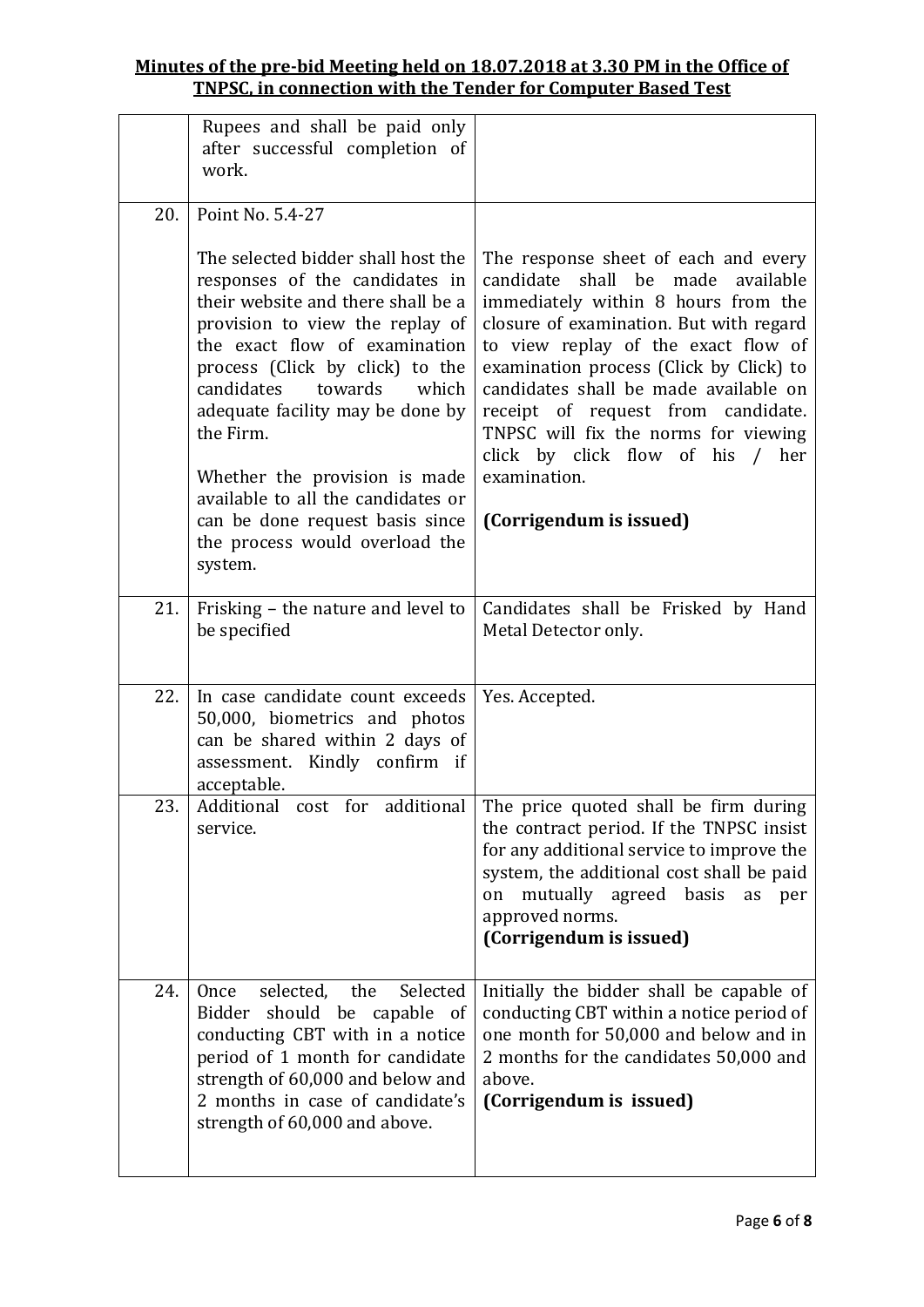| 25. | Whether the examination is<br>single shift or multiple shift                                                | It has been proposed to conduct the<br>in<br>single<br>examination<br>shift<br>only.<br>However, the Commission, in later date,<br>may desire to conduct the examination<br>in multiple shifts. |
|-----|-------------------------------------------------------------------------------------------------------------|-------------------------------------------------------------------------------------------------------------------------------------------------------------------------------------------------|
| 26. | We<br>request that vendors be<br>allowed to submit the EMD as a<br>bank guarantee too instead of<br>only DD | No. EMD has to be submitted in the form<br>of Demand Draft only                                                                                                                                 |
| 27. | We assume that Per Candidate<br>means Per Scheduled Candidate<br>who is issued an Admit card                | Yes. It would on the basis of allotment<br>not actual appearance.                                                                                                                               |
| 28. | We request you to please reduce<br>the lower slab to 20000-50000<br>instead of 50000-70,000                 | No Change.                                                                                                                                                                                      |
| 29. | We<br>will<br>be<br>assume<br>exams<br>required to be conducted only on<br>Sat/Sun. Please confirm          | Usually in Saturday and Sundays. In few<br>examinations, the test will be conducted<br>on working days also.                                                                                    |
| 30. | How<br>such<br>exam<br>many<br>event/drives are<br>expected<br>to<br>happen in a year?                      | Tentative list of examinations are given<br>in the Annual Recruitment Planner of<br>the TNPSC                                                                                                   |
| 31. | Please confirm duration of exam<br>min. and max for different exam<br>modules                               | Generally the Examination will be of 3<br>hours. In some cases, the examination<br>time may vary but will not exceed 3<br>hours per session                                                     |
| 32. | Please confirm language required<br>for conducting the exam                                                 | The examination shall be in bi-lingual<br>(Tamil and English)                                                                                                                                   |
| 33. | We assume the questions will be<br>only of MCQ Type. Please confirm                                         | In respect of CBT, only MCQ will be<br>tested.                                                                                                                                                  |
| 34. | We<br>the<br>content<br>assume<br>translation to other languages is<br>done by TNPSC, Please confirm        | Yes. Content translation in respect of<br>question papers will be done by TNPSC.                                                                                                                |
| 35. | Please specify, If any special<br>feature is required for Question<br>Paper Authoring software              | It may be required on need basis.                                                                                                                                                               |